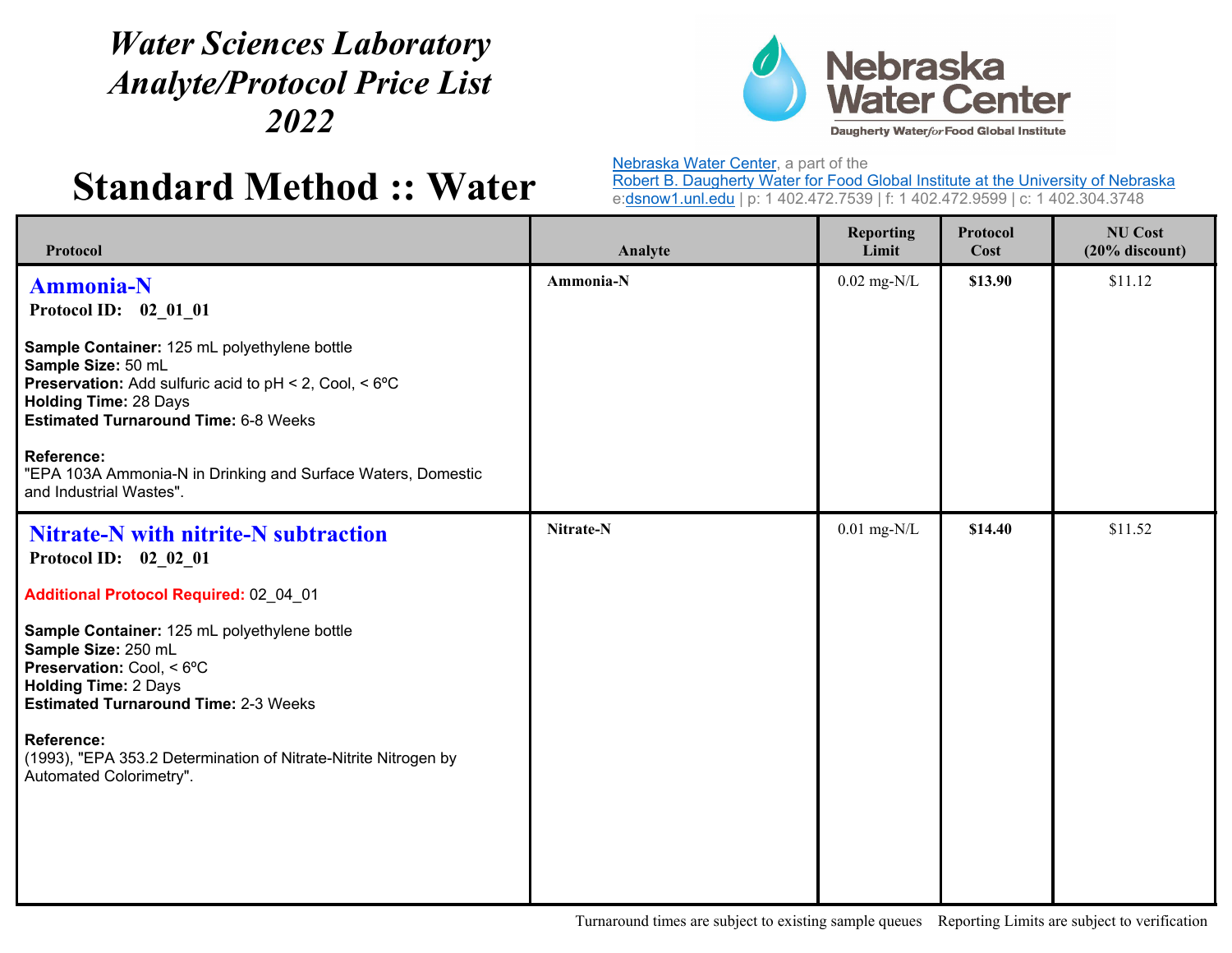| Protocol                                                                                                                                                                                                            | Analyte   | <b>Reporting</b><br>Limit | Protocol<br>Cost | <b>NU Cost</b><br>$(20%$ discount) |
|---------------------------------------------------------------------------------------------------------------------------------------------------------------------------------------------------------------------|-----------|---------------------------|------------------|------------------------------------|
| Nitrate-N+nitrite-N<br>Protocol ID: 02 03 01                                                                                                                                                                        | Nitrate-N | $0.06$ mg-N/L             | \$13.90          | \$11.12                            |
| Sample Container: 125 mL polyethylene bottle<br>Sample Size: 125 mL<br><b>Preservation:</b> Add sulfuric acid to pH < 2, Cool, < 6°C<br><b>Holding Time: 28 Days</b><br><b>Estimated Turnaround Time: 6-8 Weeks</b> |           |                           |                  |                                    |
| Reference:<br>Seal Analytical "EPA 127A Nitrate-N + Nitrite-N in Drinking and<br>Surface Waters Domestic and Industrial Wastes".                                                                                    |           |                           |                  |                                    |
| <b>Nitrite-N</b><br>Protocol ID: 02_04_01                                                                                                                                                                           | Nitrite-N | $0.004$ mg-N/L            | \$17.30          | \$13.84                            |
| Additional Protocol Required: 02 02 01                                                                                                                                                                              |           |                           |                  |                                    |
| Sample Container: 125 mL polyethylene bottle<br>Sample Size: 250 mL<br><b>Preservation: Cool, &lt;6°C</b><br><b>Holding Time: 2 Days</b><br><b>Estimated Turnaround Time: 2-3 Weeks</b>                             |           |                           |                  |                                    |
| <b>Reference:</b><br>Seal Analytical (2009), "EPA 116A Nitrite-N in Drinking Waters, and<br>Domestic and Industrial Wastes".                                                                                        |           |                           |                  |                                    |
| <b>Silica</b><br>Protocol ID: 02_05_01                                                                                                                                                                              | SiO2      | $0.3$ mg/L                | \$13.90          | \$11.12                            |
| Sample Container: 125 mL polyethylene bottle<br>Sample Size: 50 mL<br><b>Preservation: Cool, &lt; 6°C</b><br><b>Holding Time: 30 Days</b><br><b>Estimated Turnaround Time: 6-8 Weeks</b>                            |           |                           |                  |                                    |
| <b>Reference:</b><br>Seal Analytical (2009), "EPA 232A Silica in Drinking, saline and<br>surface waters, and Domestic and Industrial Wastes".                                                                       |           |                           |                  |                                    |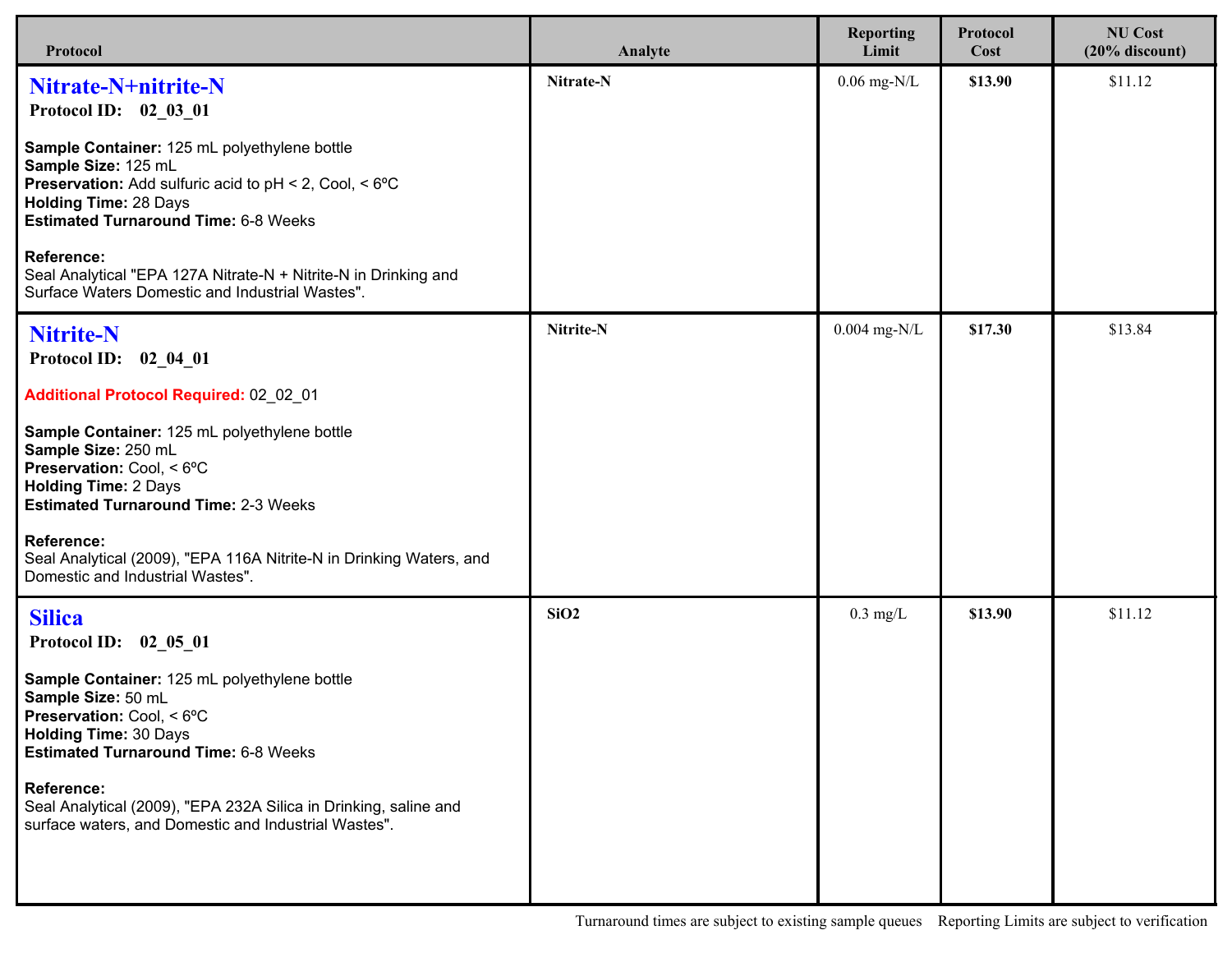| Protocol                                                                                                                                                                                                            | Analyte                         | <b>Reporting</b><br>Limit | Protocol<br>Cost | <b>NU Cost</b><br>$(20%$ discount) |
|---------------------------------------------------------------------------------------------------------------------------------------------------------------------------------------------------------------------|---------------------------------|---------------------------|------------------|------------------------------------|
| <b>Soluble phospate</b><br>Protocol ID: 02 06 01                                                                                                                                                                    | Phosphate-P                     | $0.02$ mg-P/L             | \$13.90          | \$11.12                            |
| Sample Container: 125 mL polyethylene bottle<br>Sample Size: 50 mL<br>Preservation: Cool, < 6°C<br><b>Holding Time: 2 Days</b><br><b>Estimated Turnaround Time: 2-3 Weeks</b>                                       |                                 |                           |                  |                                    |
| <b>References:</b><br>Seal Analytical "EPA-118-A".                                                                                                                                                                  |                                 |                           |                  |                                    |
| (1993), "EPA 365.1 Determination of Phosphorus by<br>Semi-Automated Colorimetry".                                                                                                                                   |                                 |                           |                  |                                    |
| <b>Total Kjeldahl nitrogen</b><br>Protocol ID: 02 07 01                                                                                                                                                             | <b>Total Kjeldahl Nitrogen</b>  | $0.1$ mg- $N/L$           | \$28.90          | \$23.12                            |
| Sample Container: 125 mL polyethylene bottle<br>Sample Size: 250 mL<br><b>Preservation:</b> Add sulfuric acid to pH < 2, Cool, < 6°C<br><b>Holding Time: 28 Days</b><br><b>Estimated Turnaround Time: 6-8 Weeks</b> |                                 |                           |                  |                                    |
| <b>Reference:</b><br>Seal Analytical "EPA 111A Total Kjeldahl Nirtogen-N (copper<br>catalyst) in Drinking, Ground, and Surface Waters, and Domestic<br>and Industrial Wastes".                                      |                                 |                           |                  |                                    |
| <b>Total Kjeldahl phosphorus</b><br>Protocol ID: 02 08 01                                                                                                                                                           | <b>Total Kjeldahl Phosporus</b> | $0.1$ mg-P/L              | \$28.90          | \$23.12                            |
| Sample Container: 125 mL polyethylene bottle<br>Sample Size: 250 mL<br>Preservation: Add sulfuric acid to pH < 2, Cool, < 6°C<br><b>Holding Time: 28 Days</b><br><b>Estimated Turnaround Time: 6-8 Weeks</b>        |                                 |                           |                  |                                    |
| <b>References:</b><br>Seal Analytical (2009), "EPA 135A Total Phosphorus-P in Kjedahl<br>Digests of Drinking water, domestic and Industrial Wastes (copper<br>catalyst Method)".                                    |                                 |                           |                  |                                    |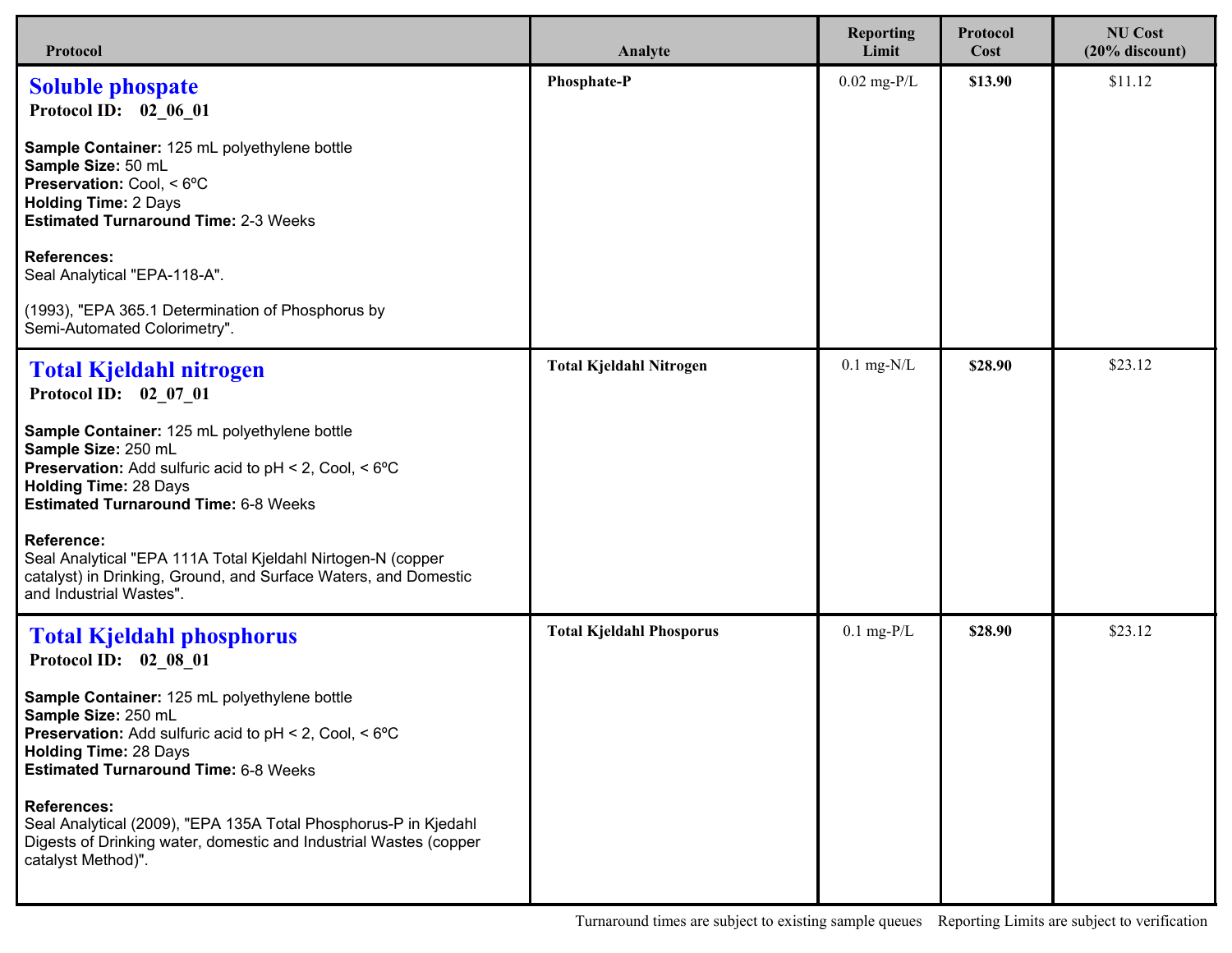| Protocol                                                                                                                                                                                 | Analyte                  | <b>Reporting</b><br>Limit | Protocol<br>Cost | <b>NU Cost</b><br>$(20%$ discount) |
|------------------------------------------------------------------------------------------------------------------------------------------------------------------------------------------|--------------------------|---------------------------|------------------|------------------------------------|
| (1974), "EPA 365.4 Phosphorous, Total (Colorimetric, Automated,<br>Block Digester AA II)".                                                                                               |                          |                           |                  |                                    |
| <b>Total dissolved phosphorus</b><br>Protocol ID: 02_09_01                                                                                                                               | <b>Total Dissolved P</b> | $0.08$ mg-P/L             | \$23.10          | \$18.48                            |
| Sample Container: 125 mL polyethylene bottle<br>Sample Size: 250 mL<br>Preservation: Cool, < 6°C<br><b>Holding Time: 28 Days</b><br><b>Estimated Turnaround Time: 6-8 Weeks</b>          |                          |                           |                  |                                    |
| <b>Reference:</b><br>(1993), "EPA 365.1 Determination of Phosphorus by<br>Semi-Automated Colorimetry".                                                                                   |                          |                           |                  |                                    |
| <b>Total nitrogen</b><br>Protocol ID: 02 10 01                                                                                                                                           | <b>Total Nitrogen</b>    | $0.06$ mg-N/L             | \$23.10          | \$18.48                            |
| Sample Container: 125 mL polyethylene bottle<br>Sample Size: 50 mL<br>Preservation: Cool, < 6°C<br><b>Holding Time: 28 Days</b><br><b>Estimated Turnaround Time: 6-8 Weeks</b>           |                          |                           |                  |                                    |
| <b>Reference:</b><br>"Standard Methods 4500P",                                                                                                                                           |                          |                           |                  |                                    |
| <b>Total phosphorus</b><br>Protocol ID: 02_11_01                                                                                                                                         | <b>Total Phosphorus</b>  | $0.08$ mg-P/L             | \$23.10          | \$18.48                            |
| Sample Container: 125 mL polyethylene bottle<br>Sample Size: 50 mL<br><b>Preservation: Cool, &lt; 6°C</b><br><b>Holding Time: 28 Days</b><br><b>Estimated Turnaround Time: 6-8 Weeks</b> |                          |                           |                  |                                    |
| <b>Reference:</b><br>Seal Analytical "EPA 119A Phosphorus-P, total, in Surface and<br>Saline Waters and Domestic and Industrial".                                                        |                          |                           |                  |                                    |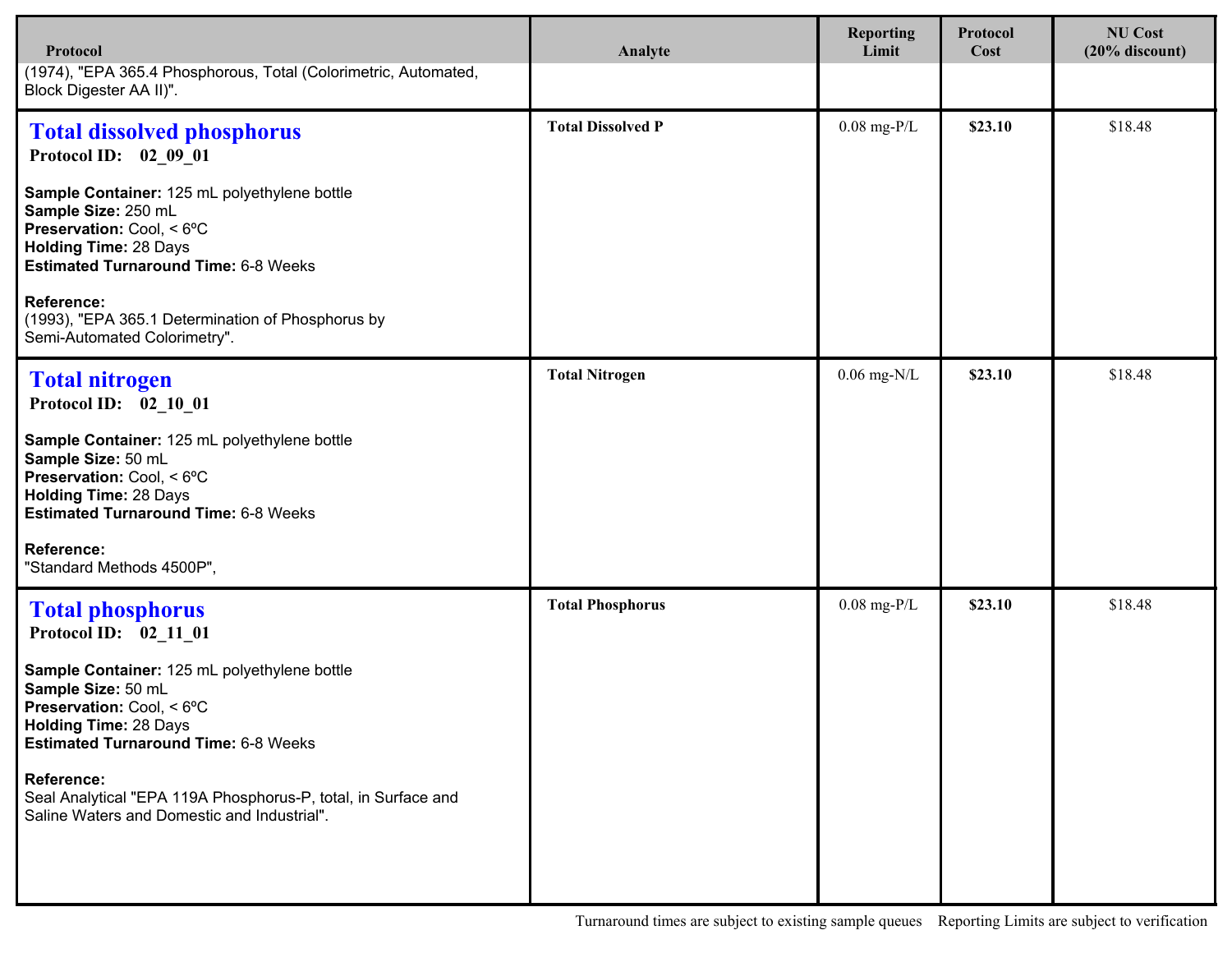| Protocol                                                                                                                                                                                         | Analyte      | <b>Reporting</b><br>Limit | Protocol<br>Cost | <b>NU Cost</b><br>$(20%$ discount) |
|--------------------------------------------------------------------------------------------------------------------------------------------------------------------------------------------------|--------------|---------------------------|------------------|------------------------------------|
| Water extractable phosphate<br>Protocol ID: 02 12 01<br>Sample Container: 125 mL wide mouth amber glass bottle                                                                                   | Phosphate-P  | Pending                   | \$14.40          | \$11.52                            |
| <b>Sample Size: Pending</b><br><b>Preservation: Frozen</b><br><b>Holding Time: 60 Days</b><br><b>Estimated Turnaround Time: 6-8 Weeks</b>                                                        |              |                           |                  |                                    |
| <b>Total dissolved nitrogen</b><br>Protocol ID: 02_14_01                                                                                                                                         | <b>TDN</b>   | $0.01$ mg-N/L             | \$23.10          | \$18.48                            |
| Sample Container: 125 mL polyethylene bottle<br>Sample Size: 250 mL<br><b>Preservation:</b> Cool, $< 6^{\circ}$ C<br><b>Holding Time: 28 Days</b><br><b>Estimated Turnaround Time: 6-8 Weeks</b> |              |                           |                  |                                    |
| <b>Conductivity</b><br>Protocol ID: 03_03_01                                                                                                                                                     | Conductivity | $1 \mu S/cm$              | \$9.20           | \$7.36                             |
| Sample Container: 125 mL polyethylene bottle<br>Sample Size: 50 mL<br>Preservation: Cool, < 6°C<br><b>Holding Time: 2 Days</b><br><b>Estimated Turnaround Time: 2-3 Weeks</b>                    |              |                           |                  |                                    |
| Reference:<br>"Standard Methods 2510",                                                                                                                                                           |              |                           |                  |                                    |
| <b>Dissolved oxygen</b><br>Protocol ID: 03_04_01                                                                                                                                                 | <b>DO</b>    | $0.1 \text{ mg/L}$        | \$18.50          | \$14.80                            |
| Sample Container: 40 mL septum vial<br>Sample Size: 40 mL<br><b>Preservation: None</b><br><b>Holding Time: 2 Days</b><br><b>Estimated Turnaround Time: 2-3 Weeks</b>                             |              |                           |                  |                                    |
| <b>Reference:</b><br>"Standard Methods 4500O",                                                                                                                                                   |              |                           |                  |                                    |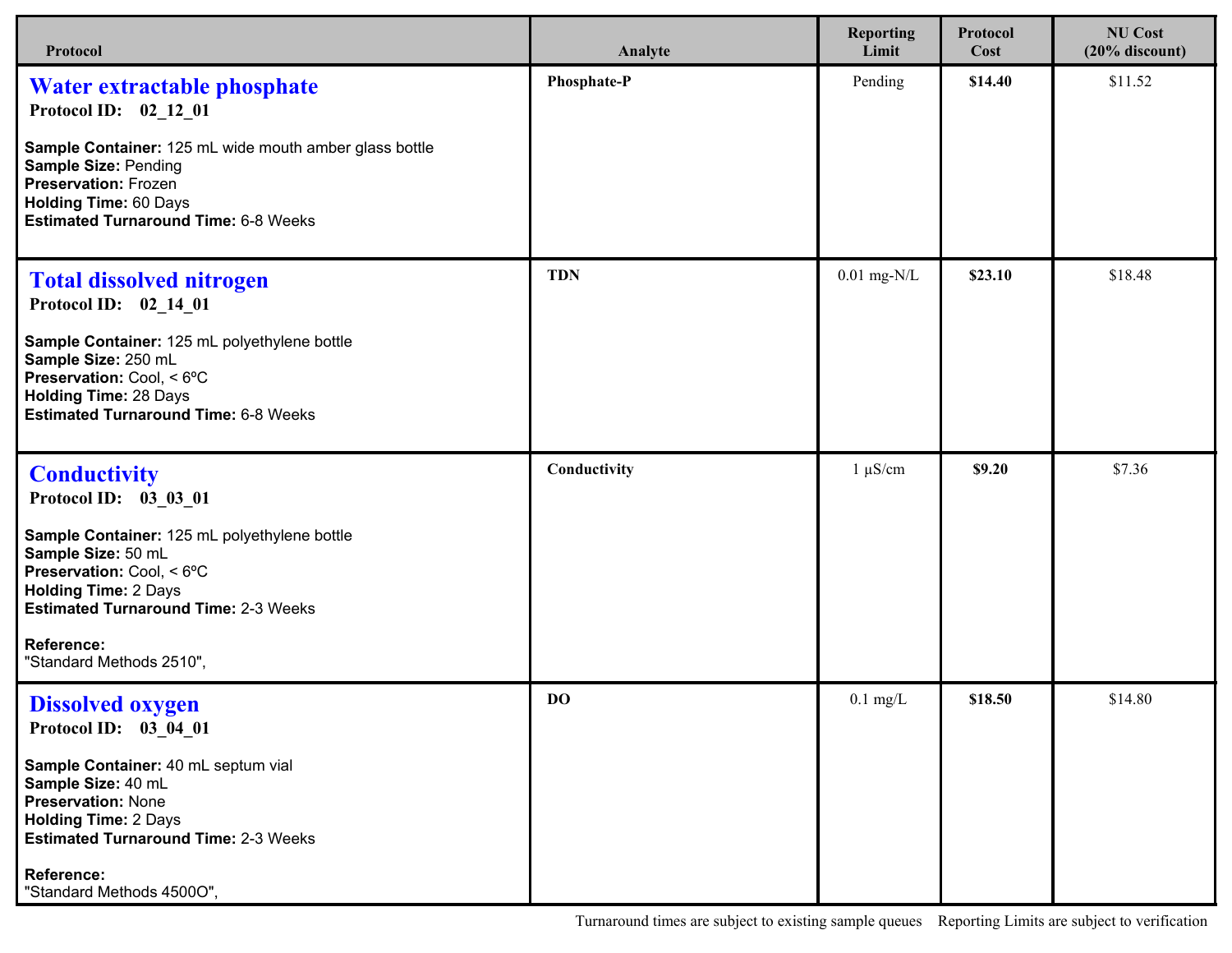| Protocol                                                                                                                                                                                                                                                                                                                                                                                                                                                                  | Analyte    | <b>Reporting</b><br>Limit | Protocol<br>Cost | <b>NU Cost</b><br>$(20%$ discount) |
|---------------------------------------------------------------------------------------------------------------------------------------------------------------------------------------------------------------------------------------------------------------------------------------------------------------------------------------------------------------------------------------------------------------------------------------------------------------------------|------------|---------------------------|------------------|------------------------------------|
| pH<br>Protocol ID: 03_05_01                                                                                                                                                                                                                                                                                                                                                                                                                                               | pH         |                           | \$11.60          | \$9.28                             |
| Sample Container: 125 mL polyethylene bottle<br>Sample Size: 50 mL<br><b>Preservation: None</b><br><b>Holding Time: 2 Days</b><br><b>Estimated Turnaround Time: 2-3 Weeks</b>                                                                                                                                                                                                                                                                                             |            |                           |                  |                                    |
| <b>Reference:</b><br>(2000), "Standard Methods 4500H - pH Value",                                                                                                                                                                                                                                                                                                                                                                                                         |            |                           |                  |                                    |
| <b>Urea by UV Colorimetry with diacetyl</b><br>monoxime<br>Protocol ID: 04_09_01<br>Sample Container: 20 mL Scintilation Vial<br>Sample Size: 20 mL<br><b>Preservation: Frozen</b><br><b>Holding Time: 7 Days</b><br><b>Estimated Turnaround Time: 6-8 Weeks</b><br>Reference:<br>Li Chen, Jian Ma, Yang Huang, Minhan Dai, Xiaolin Li (2015),<br>"Optimization of a colorimetric method to determine trace urea in<br>seawater", Limnol. Oceanogr.: Methods 13, 303-311. | Urea       | $0.06$ mg/L               | \$21.00          | \$16.80                            |
| <b>Chemical oxygen demand</b><br>Protocol ID: 04_10_01<br>Sample Container: 40 mL septum vial<br>Sample Size: 250 mL<br><b>Preservation:</b> Add sulfuric acid to $pH < 2$ , Cool, $< 6^{\circ}C$<br><b>Holding Time: 28 Days</b><br><b>Estimated Turnaround Time: 6-8 Weeks</b><br><b>Reference:</b><br>(1999), "Standard Methods 5220D - Chemical Oxygen Demand,<br>Closed Reflux, Colorimetric Method",                                                                | <b>COD</b> | $25 \text{ mg/L}$         | \$23.10          | \$18.48                            |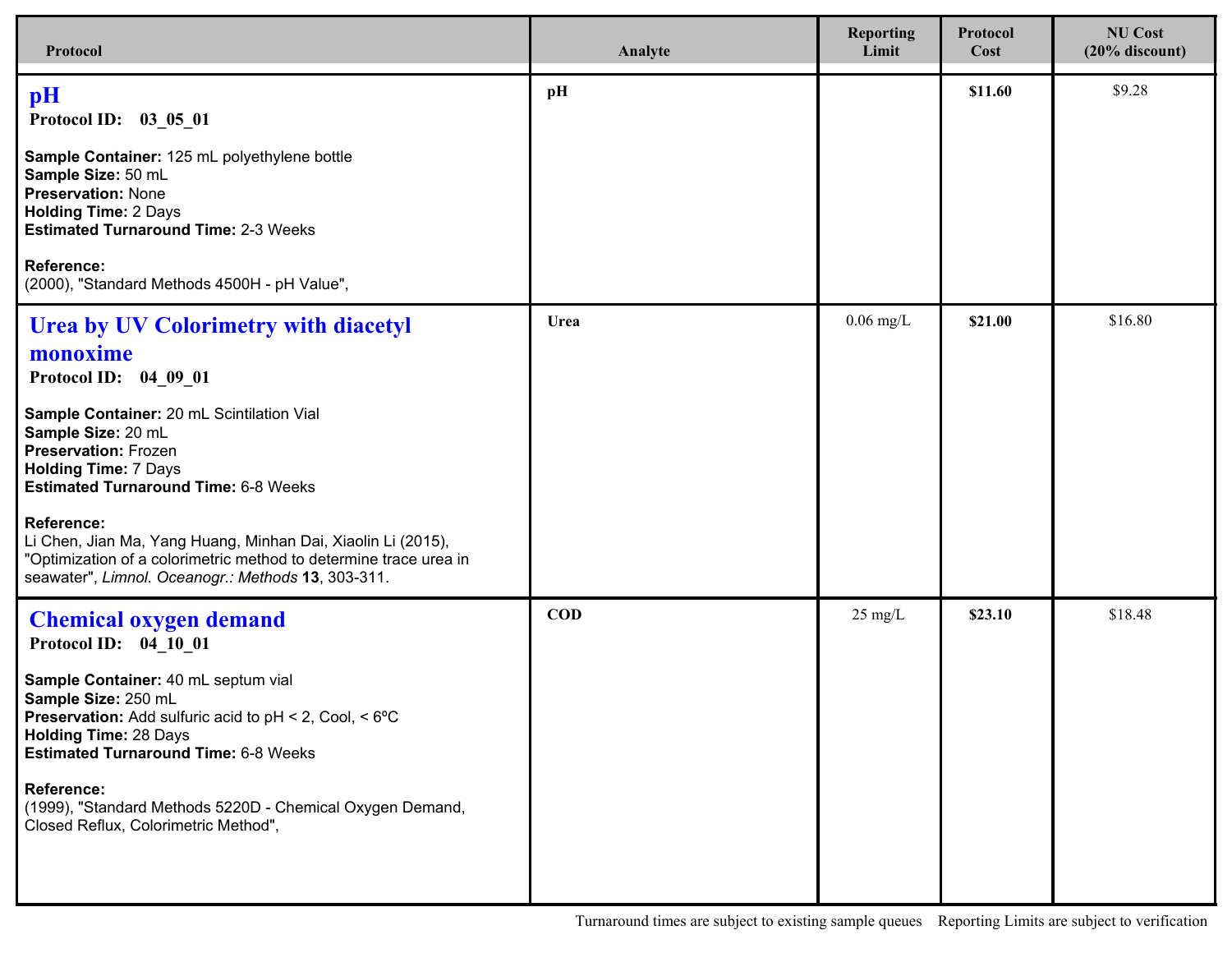| Protocol                                                                                                                                                                                                              | Analyte    | <b>Reporting</b><br>Limit | Protocol<br>Cost | <b>NU Cost</b><br>$(20%$ discount) |
|-----------------------------------------------------------------------------------------------------------------------------------------------------------------------------------------------------------------------|------------|---------------------------|------------------|------------------------------------|
| <b>Dissolved organic carbon</b><br>Protocol ID: 05 01 01                                                                                                                                                              | <b>DOC</b> | $0.05$ mg C/L             | \$23.10          | \$18.48                            |
| Sample Container: 40 mL septum vial<br>Sample Size: 40 mL<br><b>Preservation:</b> Add sulfuric acid to $pH < 2$ , Cool, $< 6^{\circ}C$<br><b>Holding Time: 28 Days</b><br><b>Estimated Turnaround Time: 6-8 Weeks</b> |            |                           |                  |                                    |
| <b>Reference:</b><br>"Standard Methods 5310 - Total Organic Carbon",                                                                                                                                                  |            |                           |                  |                                    |
| <b>Total organic carbon</b><br>Protocol ID: 05_02_01                                                                                                                                                                  | <b>TOC</b> | $0.05$ mg C/L             | \$23.10          | \$18.48                            |
| Sample Container: 40 mL septum vial<br>Sample Size: 40 mL<br><b>Preservation:</b> Add sulfuric acid to pH < 2, Cool, < 6°C<br><b>Holding Time: 28 Days</b><br><b>Estimated Turnaround Time: 6-8 Weeks</b>             |            |                           |                  |                                    |
| Reference:<br>"Standard Methods 5310 - Total Organic Carbon",                                                                                                                                                         |            |                           |                  |                                    |
| <b>Total solids</b><br>Protocol ID: 17_01_01                                                                                                                                                                          | <b>TS</b>  | $10 \text{ mg/L}$         | \$11.60          | \$9.28                             |
| Sample Container: 125 mL polyethylene bottle<br>Sample Size: 150 mL<br>Preservation: Cool, < 6°C<br><b>Holding Time: 30 Days</b><br><b>Estimated Turnaround Time: 6-8 Weeks</b>                                       |            |                           |                  |                                    |
| Reference:<br>(1997), "EPA 2540B Total Solids Dried at 103-105oC".                                                                                                                                                    |            |                           |                  |                                    |
| <b>Total suspended solids</b><br>Protocol ID: 17_02_01                                                                                                                                                                | <b>TSS</b> | $10 \text{ mg/L}$         | \$11.60          | \$9.28                             |
| Sample Container: 125 mL polyethylene bottle<br>Sample Size: 150 mL<br>Preservation: Cool, < 6°C<br><b>Holding Time: 30 Days</b>                                                                                      |            |                           |                  |                                    |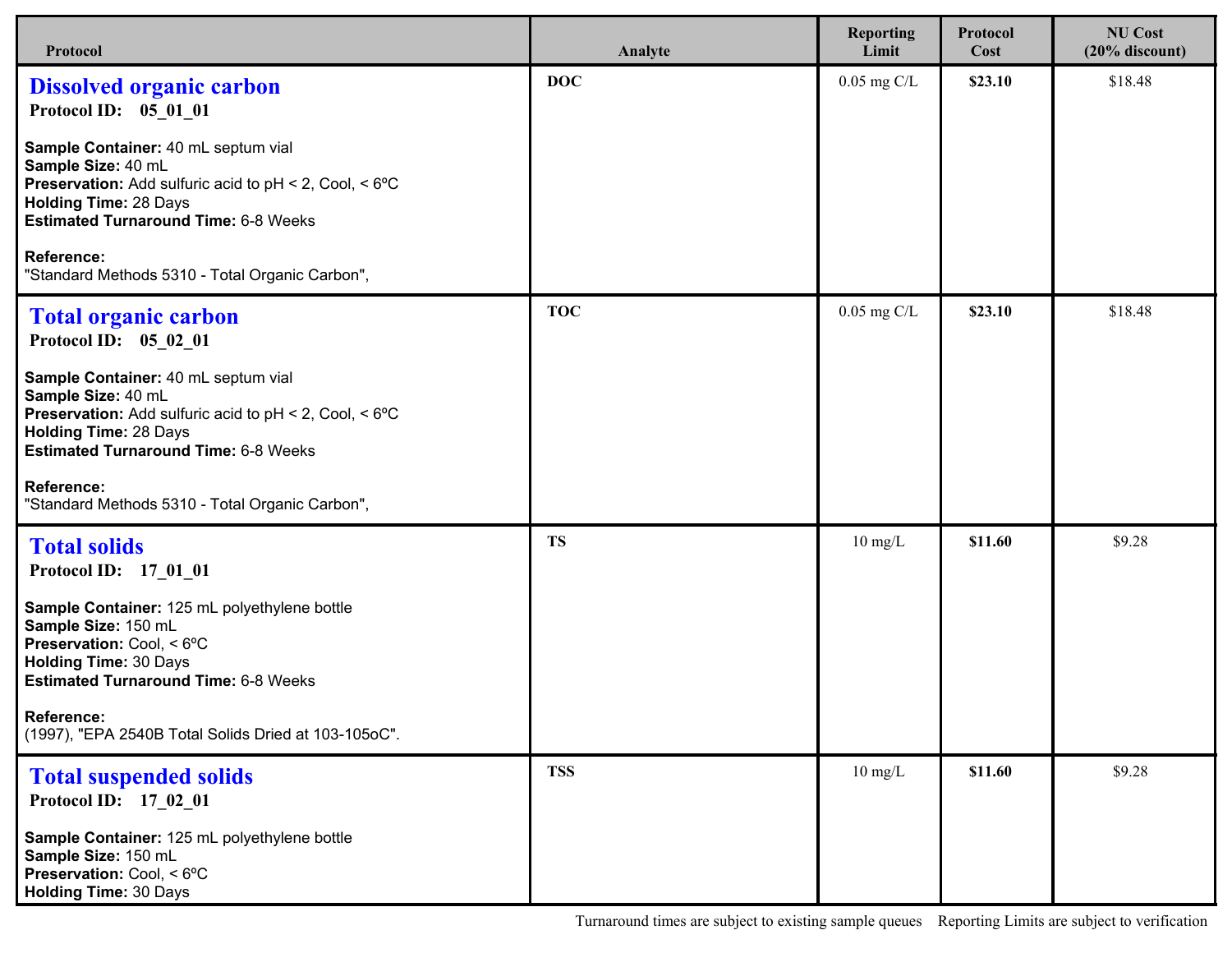| Protocol                                                                                                                                                                        | Analyte          | <b>Reporting</b><br>Limit | Protocol<br>Cost | <b>NU Cost</b><br>$(20%$ discount) |
|---------------------------------------------------------------------------------------------------------------------------------------------------------------------------------|------------------|---------------------------|------------------|------------------------------------|
| <b>Estimated Turnaround Time: 6-8 Weeks</b>                                                                                                                                     |                  |                           |                  |                                    |
| <b>Reference:</b><br>(1997), "EPA 2540D Total Suspended Solids Dried at 103-105oC".                                                                                             |                  |                           |                  |                                    |
| <b>Turbidity</b><br>Protocol ID: 17 03 01                                                                                                                                       | <b>Turbidity</b> | 0.1 NTU                   | \$9.20           | \$7.36                             |
| Sample Container: 125 mL polyethylene bottle<br>Sample Size: 50 mL<br>Preservation: Cool, < 6°C<br><b>Holding Time: 30 Days</b><br><b>Estimated Turnaround Time: 6-8 Weeks</b>  |                  |                           |                  |                                    |
| Reference:<br>(1992), "Standard Methods 2130B - Turbidity: Nephelometric<br>Method",                                                                                            |                  |                           |                  |                                    |
| <b>Total volatile solids</b><br>Protocol ID: 17 04 01                                                                                                                           | <b>TVS</b>       | $10 \text{ mg/L}$         | \$9.20           | \$7.36                             |
| Sample Container: 125 mL polyethylene bottle<br>Sample Size: 250 mL<br>Preservation: Cool, < 6°C<br><b>Holding Time: 30 Days</b><br><b>Estimated Turnaround Time: 6-8 Weeks</b> |                  |                           |                  |                                    |
| <b>Reference:</b><br>(1997), "Standard Methods 2540G - Total, Suspended, and Volatile<br>Solids in Solid and Semisolid Samples",                                                |                  |                           |                  |                                    |
| <b>Volatile dissolved solids</b><br>Protocol ID: 17 05 01                                                                                                                       | <b>VDS</b>       | $10 \text{ mg/L}$         | \$9.20           | \$7.36                             |
| Sample Container: 1 liter amber bottle<br>Sample Size: 250 mL<br>Preservation: Cool, < 6°C<br><b>Holding Time: 30 Days</b><br><b>Estimated Turnaround Time: 6-8 Weeks</b>       |                  |                           |                  |                                    |
| <b>Reference:</b><br>(1997), "Standard Methods 2540C - Volatile Dissolved Solids Dried<br>at 180oC",                                                                            |                  |                           |                  |                                    |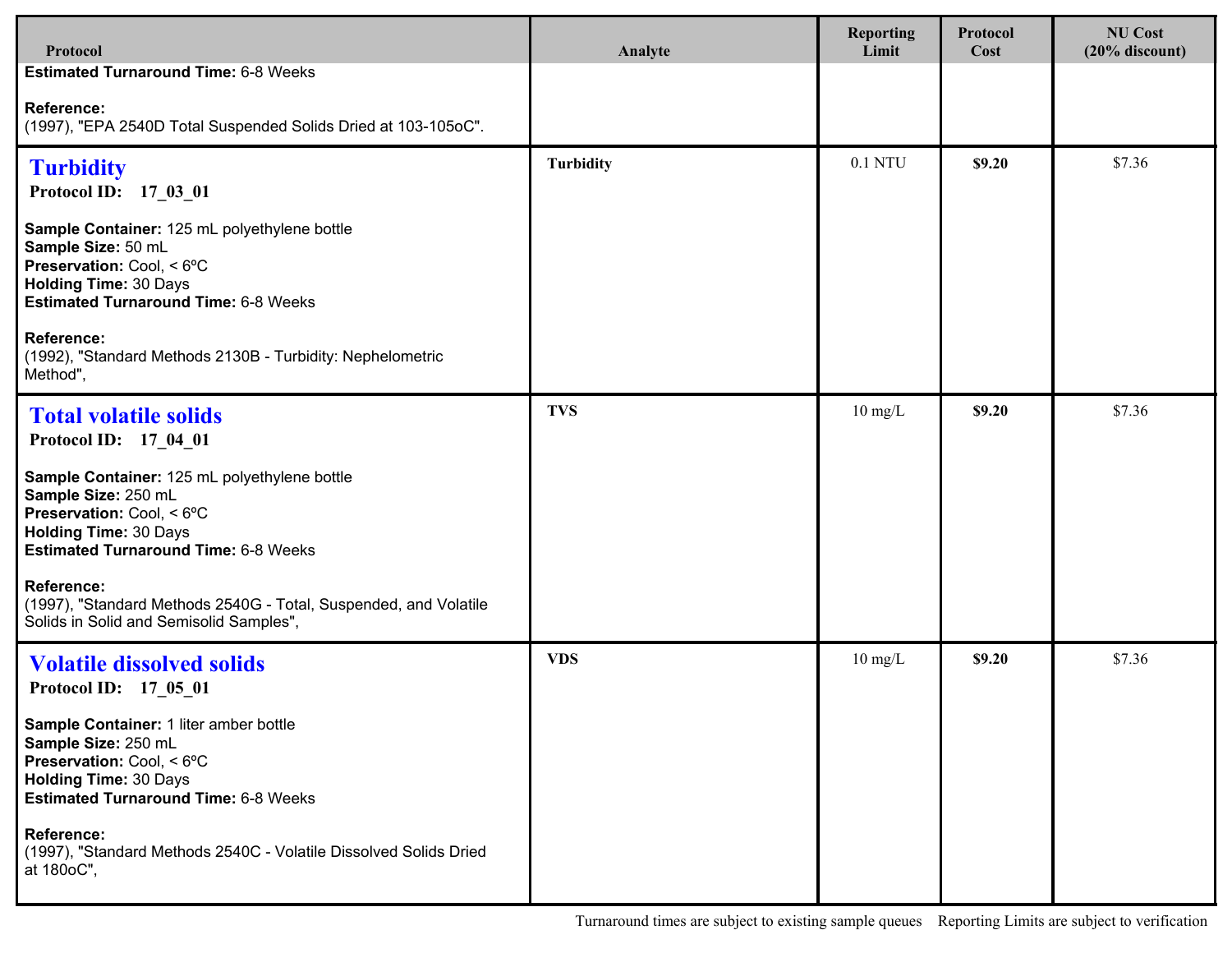| Protocol                                                                                                                                                                                                          | Analyte               | <b>Reporting</b><br>Limit | <b>Protocol</b><br>Cost | <b>NU Cost</b><br>$(20%$ discount) |
|-------------------------------------------------------------------------------------------------------------------------------------------------------------------------------------------------------------------|-----------------------|---------------------------|-------------------------|------------------------------------|
| <b>Volatile suspended solids</b><br>Protocol ID: 17 06 01                                                                                                                                                         | <b>VSS</b>            | $10 \text{ mg/L}$         | \$9.20                  | \$7.36                             |
| Sample Container: 125 mL polyethylene bottle<br>Sample Size: 250 mL<br>Preservation: Cool, < 6°C<br><b>Holding Time: 30 Days</b><br><b>Estimated Turnaround Time: 6-8 Weeks</b>                                   |                       |                           |                         |                                    |
| <b>Reference:</b><br>(1997), "Standard Methods 2540E - Volatile Suspended Solids in<br>Solid and Semisolid Samples",                                                                                              |                       |                           |                         |                                    |
| <b>Water hardness by calculation</b><br>Protocol ID: 17 07 01                                                                                                                                                     | Hardness (mgCaCO3/L)  | $0.05$ mg/L               | \$10.50                 | \$8.40                             |
| <b>Additional Protocol Required: 21_01_01</b>                                                                                                                                                                     |                       |                           |                         |                                    |
| Sample Container: 125 mL polyethylene bottle<br>Sample Size: 250 mL<br><b>Preservation:</b> Add nitric acid to pH < 2, Cool, < 6°C<br><b>Holding Time: 28 Days</b><br><b>Estimated Turnaround Time: 6-8 Weeks</b> |                       |                           |                         |                                    |
| <b>Reference:</b><br>"EPA 130.2 Hardness, Total (mg/L as CaCO3) (Titrimetric, EDTA)".                                                                                                                             |                       |                           |                         |                                    |
| <b>Oil and grease</b><br>Protocol ID: 17_08_01                                                                                                                                                                    | <b>Oil and Grease</b> | $5 \text{ mg/L}$          | \$57.80                 | \$46.24                            |
| <b>Sample Container: Pending</b><br>Sample Size: 1000 mL<br><b>Preservation:</b> Add sulfuric acid to pH < 2, Cool, < 6°C<br><b>Holding Time: 28 Days</b><br><b>Estimated Turnaround Time: 6-8 Weeks</b>          |                       |                           |                         |                                    |
| <b>Reference:</b><br>(2009), "EPA 1664A Oil and Grease".                                                                                                                                                          |                       |                           |                         |                                    |
|                                                                                                                                                                                                                   |                       |                           |                         |                                    |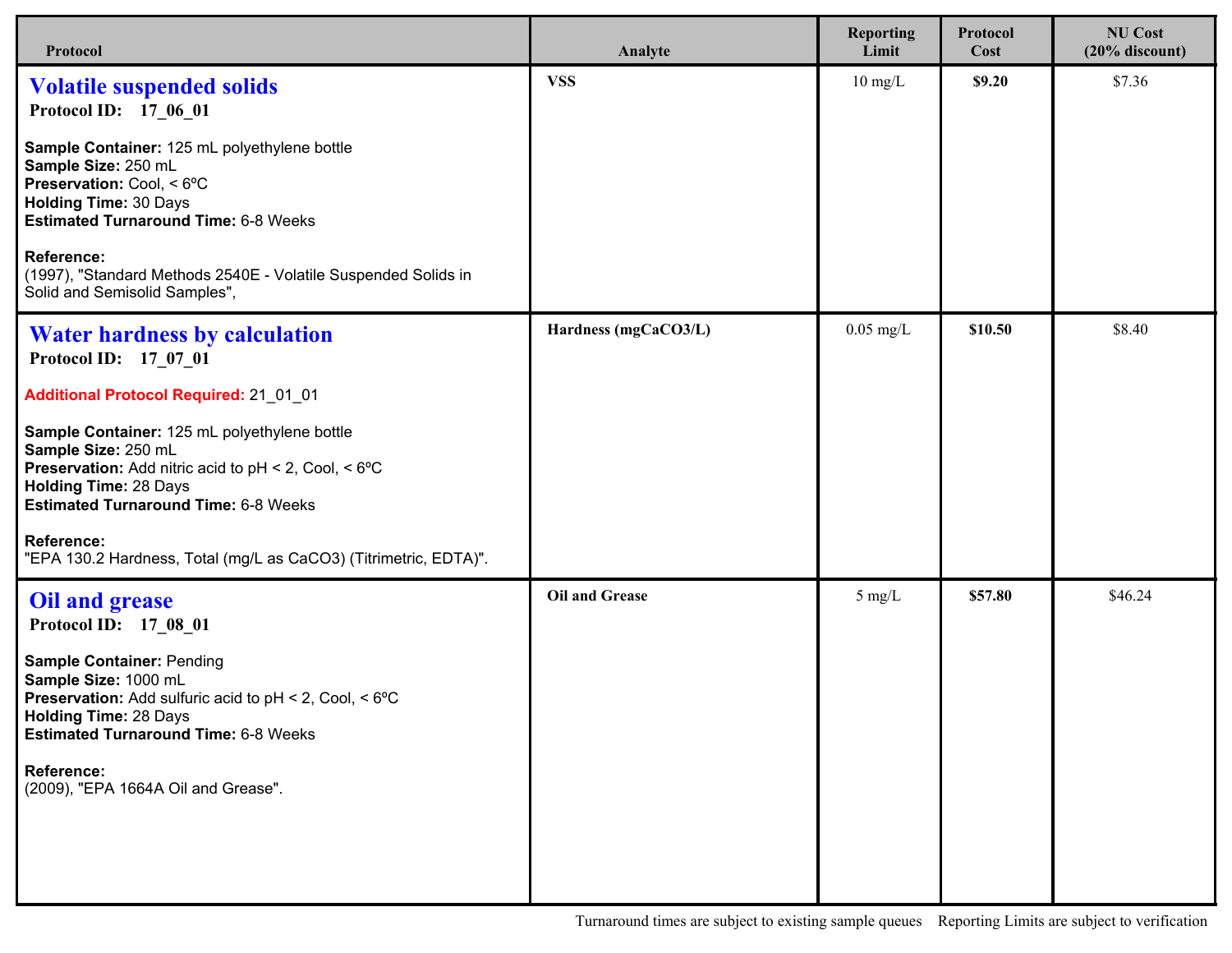| Protocol                                                                                                                                                                                         | Analyte                                                 | <b>Reporting</b><br>Limit             | Protocol<br>Cost | <b>NU Cost</b><br>$(20\%$ discount) |
|--------------------------------------------------------------------------------------------------------------------------------------------------------------------------------------------------|---------------------------------------------------------|---------------------------------------|------------------|-------------------------------------|
| <b>Suspended sediment concentration</b><br>Protocol ID: 17 10 01                                                                                                                                 | <b>SSC</b>                                              | $0.5 \text{ mg/kg}$                   | \$11.60          | \$9.28                              |
| Sample Container: 250 mL plastic bottle<br>Sample Size: 250 mL<br>Preservation: Cool, < 6°C<br><b>Holding Time: 30 Days</b><br><b>Estimated Turnaround Time: 6-8 Weeks</b>                       |                                                         |                                       |                  |                                     |
| Reference:<br>(2013), "ASTM D3977 - 97",                                                                                                                                                         |                                                         |                                       |                  |                                     |
| <b>Total disolved solids</b><br>Protocol ID: 17 11 01                                                                                                                                            | <b>TDS</b>                                              | $10 \text{ mg/L}$                     | \$11.60          | \$9.28                              |
| Sample Container: 125 mL polyethylene bottle<br>Sample Size: 125 mL<br><b>Preservation:</b> Cool, $< 6^{\circ}$ C<br><b>Holding Time: 30 Days</b><br><b>Estimated Turnaround Time: 6-8 Weeks</b> |                                                         |                                       |                  |                                     |
| Reference:<br>(1999), "EPA 160.1 Total Dissolved Solids (TDS)".                                                                                                                                  |                                                         |                                       |                  |                                     |
| <b>Potentiometric tititration of alkalinity</b><br>Protocol ID: 17_12_01                                                                                                                         | <b>Alkalinity as CaCO3</b><br><b>Alkalinity as HCO3</b> | $10 \text{ mg/L}$<br>$5 \text{ mg/L}$ | \$17.30          | \$13.84                             |
| Sample Container: 250 mL plastic bottle<br>Sample Size: 200 mL<br>Preservation: Cool, < 6°C<br><b>Holding Time: 7 Days</b><br><b>Estimated Turnaround Time: 6-8 Weeks</b>                        |                                                         |                                       |                  |                                     |
| <b>Reference:</b><br>"Standard Methods 2320B",                                                                                                                                                   |                                                         |                                       |                  |                                     |
| <b>Bacteria in water</b><br>Protocol ID: 17_13_01                                                                                                                                                | E. coli<br><b>Total coliform</b>                        | 1 MPN/100mL<br>1 MPN/100mL            | \$25.20          | \$20.16                             |
| Sample Container: Sterile 120mL bottle<br>Sample Size: 100 mL<br>Preservation: Cool, < 6°C<br><b>Holding Time: 2 Days</b>                                                                        |                                                         |                                       |                  |                                     |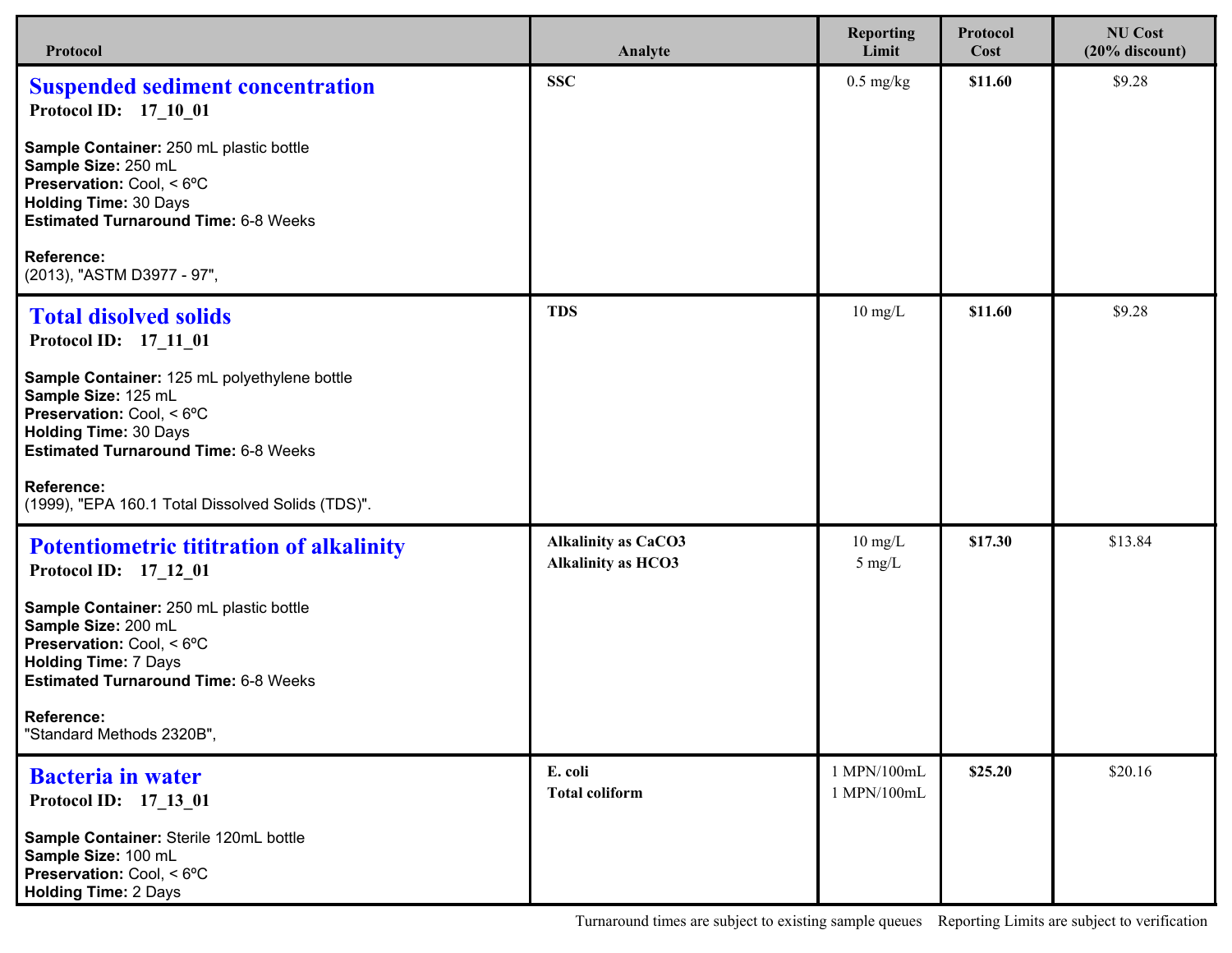| Protocol                                                                                                                                                               | Analyte                                       | <b>Reporting</b><br>Limit | Protocol<br>Cost | <b>NU Cost</b><br>$(20%$ discount) |
|------------------------------------------------------------------------------------------------------------------------------------------------------------------------|-----------------------------------------------|---------------------------|------------------|------------------------------------|
| <b>Estimated Turnaround Time: 2-3 Weeks</b>                                                                                                                            |                                               |                           |                  |                                    |
| <b>Reference:</b><br>"IDEXX Colilert-18 Test Kit for the Determination of E.coli and<br>Coliform Bacteria in Water Samples",                                           |                                               |                           |                  |                                    |
| <b>Specific Gravity</b><br>Protocol ID: 17_14_01                                                                                                                       | <b>Specific gravity</b>                       | $0.1$ mg/L                | \$12.60          | \$10.08                            |
| Sample Container: Pending<br>Sample Size: 10 mL<br><b>Preservation: Pending</b><br><b>Holding Time: 28 Days</b><br><b>Estimated Turnaround Time: 6-8 Weeks</b>         |                                               |                           |                  |                                    |
| <b>Biological Oxygen Demand</b><br>Protocol ID: 17 15 01                                                                                                               | <b>BOD</b>                                    | $0.5$ mg/L                | \$23.10          | \$18.48                            |
| Sample Container: 40 mL septum vial<br>Sample Size: 50 mL<br>Preservation: Cool, < 6°C<br><b>Holding Time: 30 Days</b><br><b>Estimated Turnaround Time: 6-8 Weeks</b>  |                                               |                           |                  |                                    |
| <b>Reference:</b><br>(1999), "Standard Methods 5210 B - Biochemical Oxygen Demand<br>(BOD) (5-day BOD Test)",                                                          |                                               |                           |                  |                                    |
| <b>Free chlorine</b><br>Protocol ID: 17_16_01                                                                                                                          | <b>Free chlorine</b><br><b>Total chlorine</b> | $0.02$ ppm<br>$0.02$ ppm  | \$23.10          | \$18.48                            |
| <b>Sample Container: Pending</b><br>Sample Size: 250 mL<br><b>Preservation: Pending</b><br><b>Holding Time: 30 Days</b><br><b>Estimated Turnaround Time: 6-8 Weeks</b> |                                               |                           |                  |                                    |
|                                                                                                                                                                        |                                               |                           |                  |                                    |

Turnaround times are subject to existing sample queues Reporting Limits are subject to verification